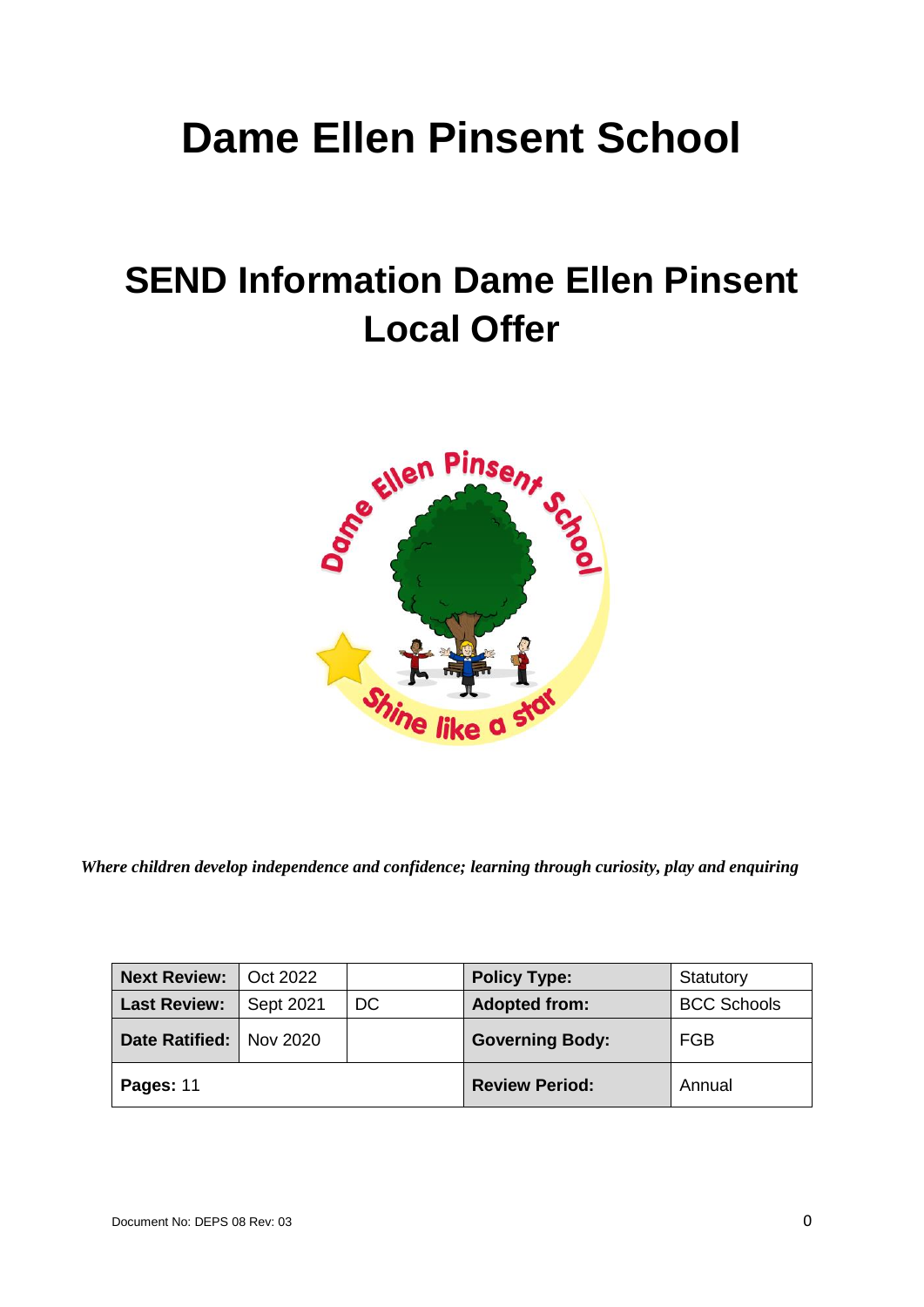# SEND Information and Local Offer

From September 2014, all schools are expected to publish information about their provision for special educational needs and disabilities (SEND). This includes the 'Local Offer', which helps parents/carers understand what services they and their families can expect from a range of local agencies.

#### **Frequently Asked Questions**

**1) What kinds of Special Educational Needs does the school make provision for? What type of provision does the school make and how do they know it works?**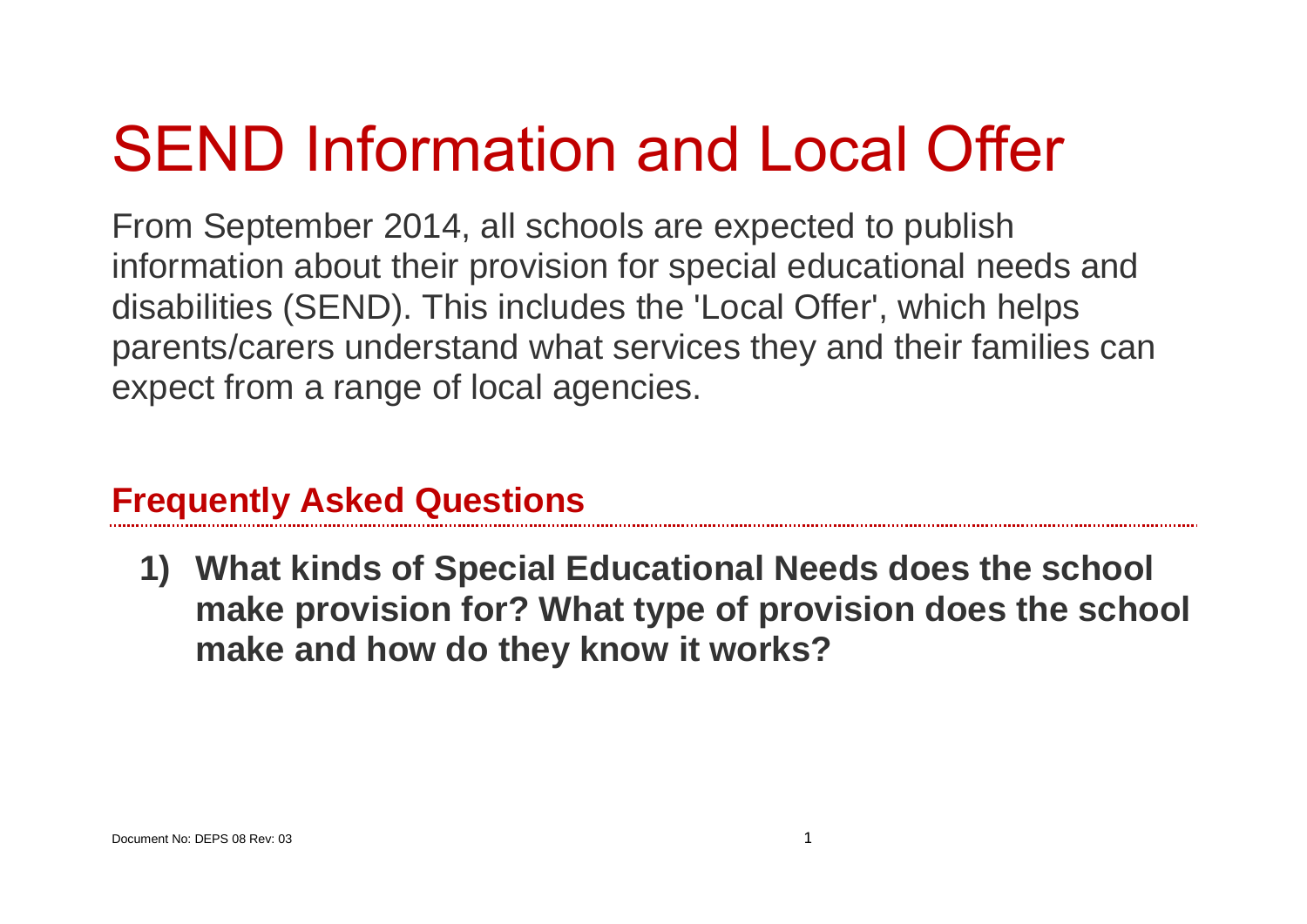| Types of need                                                                                                                                                                                                                                                     | Examples in our school                                                                                                                                                                                                                                                                                                                                                                                                                                                                                                                                                                                                      | How we check it is working                                                                                                                                                                                                                                                                                                    |
|-------------------------------------------------------------------------------------------------------------------------------------------------------------------------------------------------------------------------------------------------------------------|-----------------------------------------------------------------------------------------------------------------------------------------------------------------------------------------------------------------------------------------------------------------------------------------------------------------------------------------------------------------------------------------------------------------------------------------------------------------------------------------------------------------------------------------------------------------------------------------------------------------------------|-------------------------------------------------------------------------------------------------------------------------------------------------------------------------------------------------------------------------------------------------------------------------------------------------------------------------------|
| Cognition and<br>Learning<br>(specialising in<br><b>Moderate Learning</b><br>Difficulties)                                                                                                                                                                        | Smaller classes.<br>Favourable adult to child ratios.<br>Personalised targets for pupils.                                                                                                                                                                                                                                                                                                                                                                                                                                                                                                                                   | Regular assessments of<br>personal targets, linked to<br>the EHCPS                                                                                                                                                                                                                                                            |
| Communication and<br>Interaction<br>These children would<br>generally:<br>- have some<br>functional<br>communication<br>$\blacksquare$<br>interaction<br><b>difficulties</b><br>be able to follow<br>some structured<br>and predictable<br>classroom<br>routines. | Use of total communication approach e.g.<br>Makaton, objects of reference photographs and<br>symbols.<br>Independent speech therapist 4 days per week.<br>Use of PECS (picture exchange communication<br>system) to aid communication<br>2 Speech and Language Assistants<br>have some social Use of visual timetables in all classes.<br>Most class staff, including some lunchtime<br>supervisors have received training to either<br>level 1 or 2 from the Autism Education Trust<br>Partnership with CAT (Communication and<br><b>Autism Team)</b><br>Liaison with the NHS SALT if involved with<br>individual children | Monitoring and support by<br>Communication team.<br>Review of targets by Speech<br>and Language Therapists.<br>Termly meetings between<br>Speech and Language<br><b>Therapist and Class</b><br>Teachers.<br>Learning walks looking at<br>environment and individual<br>strategies.<br>Regular monitoring of pupil<br>progress |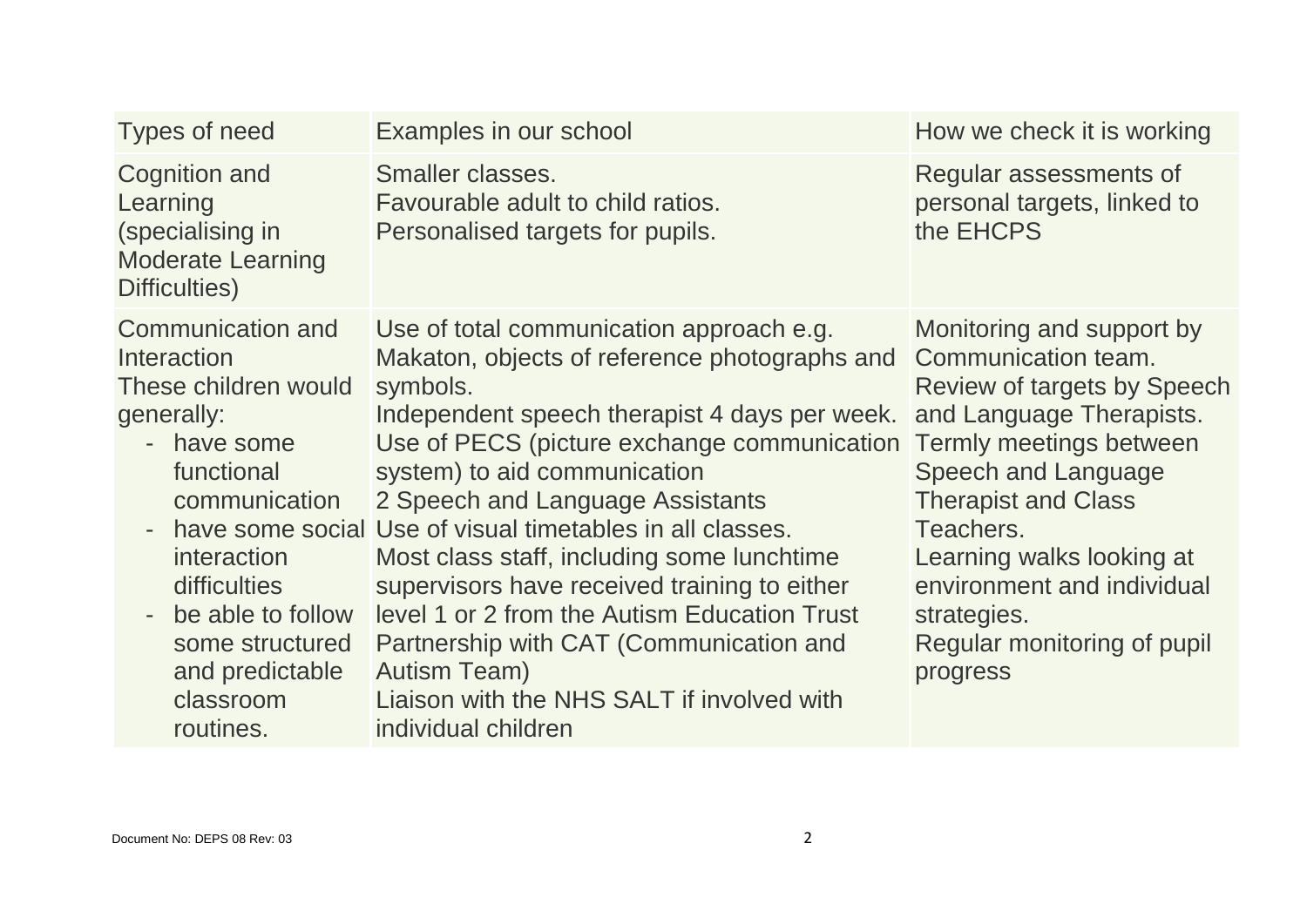#### **2) How does the school identify and assess Special Educational Needs?**

All pupils have SEND and have Education Health and Care Plans.

#### **3) How do the school know how much progress is being made by pupils with Special Educational Needs?**

All pupils are base-lined on entry and their progress is monitored and analysed termly. All children have challenging targets that are set according to their individual starting points in school. On top of the academic targets children have personal targets that focuses in on their main barrier to learning, as identified in their EHCP. Targets are shared with parents and are reviewed at least termly and updated as necessary.

#### **4) What extra-curricular activities can a pupil with Special Educational Needs access at School?**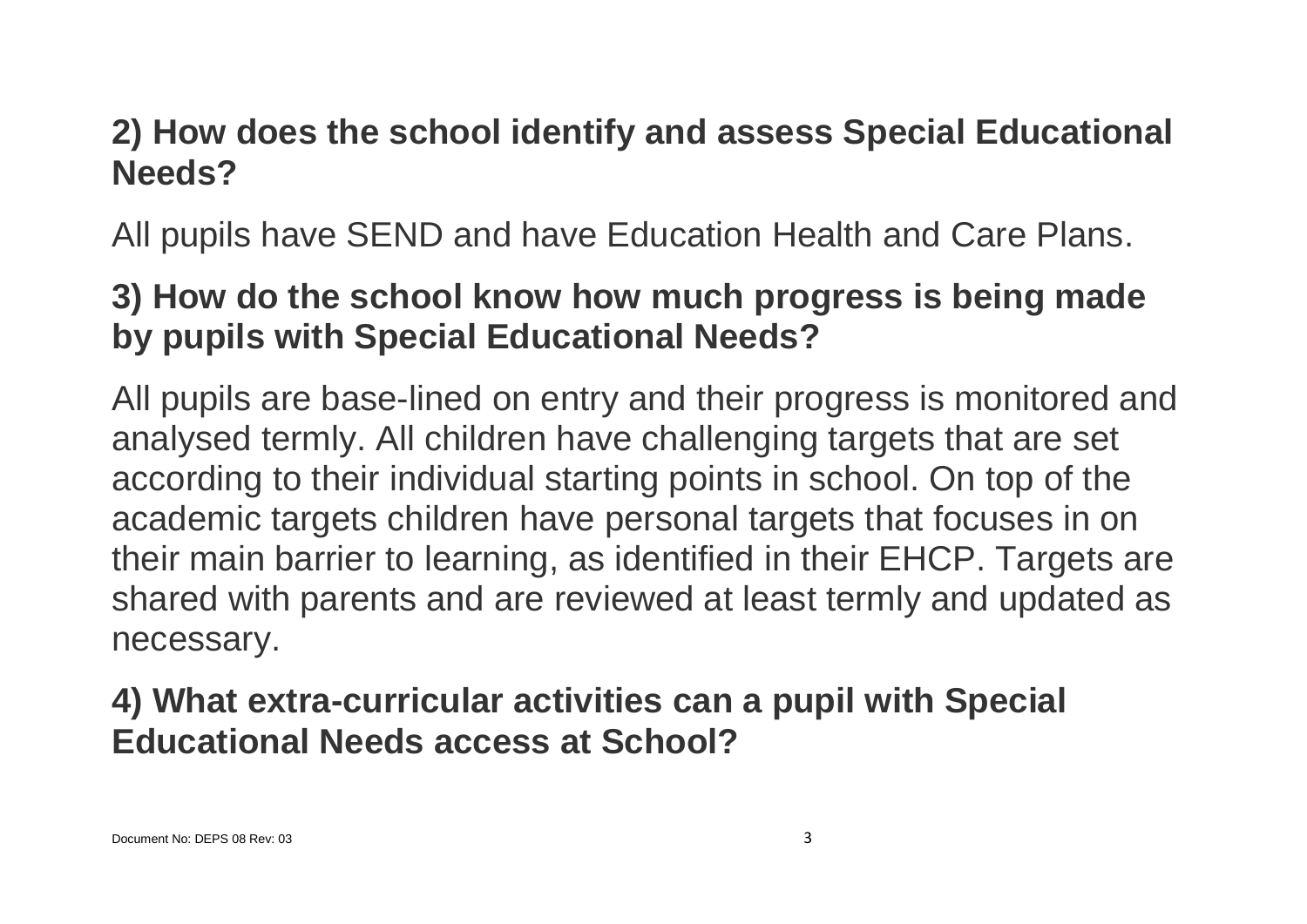We have a close Partnership with Aston Villa Football Club and our football team play in a league against other special schools. Also at lunchtimes there is a wide variety of clubs that the children can access including art club, Go Noodle club and construction club. We are lucky enough to have a lovely outside area, which children can access at playtimes and lunchtimes to practice their physical skills and develop turn taking and social skills. Recently we had a new bike track, which children can access during lunchtimes. During the Spring Term we hold an event after school, linked to World Book Day and in

the Summer Term we hold a leavers disco. Once a year we have a residential trip to a local outward bound centre.

#### **5) Does the school have a Special Educational Needs Coordinator, if so who are they and how can someone get in touch with them?**

Our SENDCo is Donna Cater and she can be contacted via the school office (0121 675 2487)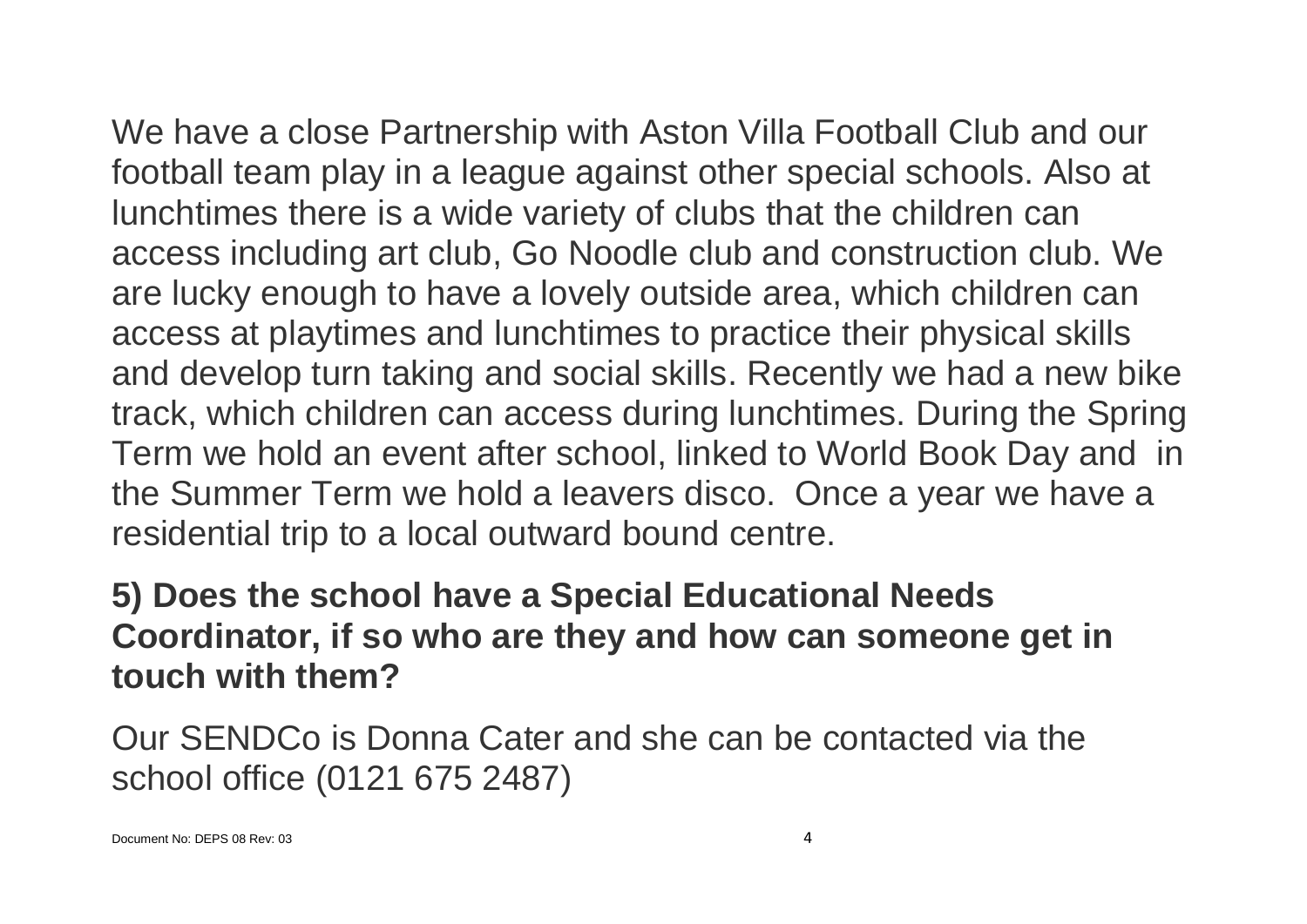#### **6) What training do the staff in the school have in relation to pupils with Special Educational Needs?**

Most of our classroom staff have received Makaton training, Autism training PECS and Team Teach training. All of our staff are experienced at working with pupils with SEND and we have staff that are trained in using TEACCH, CBT and Lego Therapy. During the year staff receive many different training opportunities, including updates on medical conditions, curriculum and assessment changes.

#### **7) How does the school get more specialist help for pupils if they need it?**

We receive professional advice and support from our school nurse, our independent speech therapist and some support from an NHS speech therapist. As a school we buy into the Educational Psychology service and are developing partnerships with the Communication and Autism Team. Children who have hearing or visual impairment will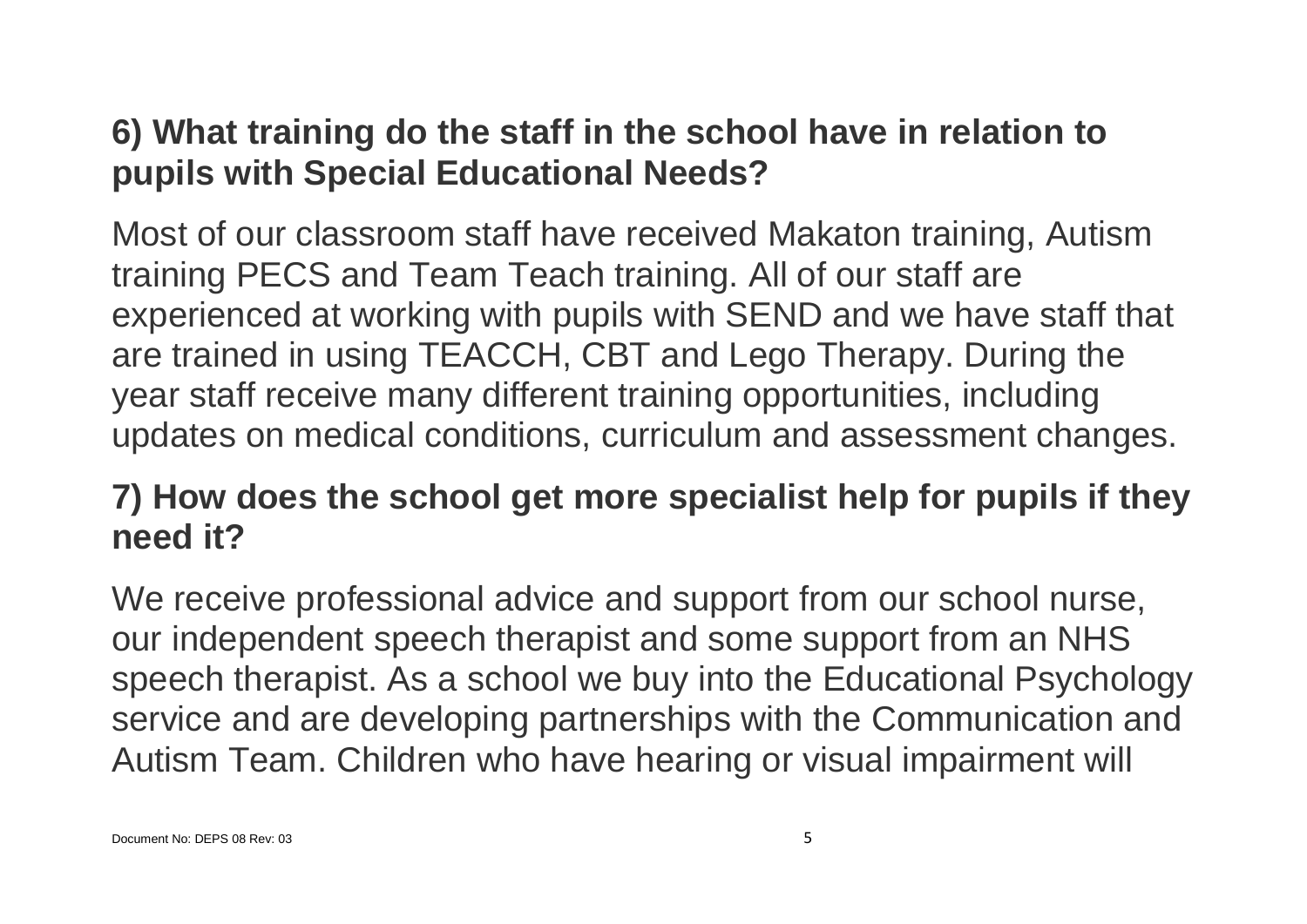receive support from the Sensory Support Team and they support school staff to improve provision. We are a problem solving school and will seek advice from all agencies that we feel necessary and buy in support from Malachi Family Support Workers and a Music Therapist. We work closely with professionals from Forward Thinking Birmingham if they are working with any individuals at school.

#### **8) How are parents of children and young people with Special Educational Needs involved in their own education?**

Parents are invited into school for Annual EHCP Review meetings and for Parents Evenings. They are also invited in for class assemblies and Parent workshops. The school website is regularly updated and parents can receive text messages telling them of up and coming events or appointments. School newsletters are sent home every half term. Communication between home and school is vital and children either have a home school communication book, or Class Dojo is used for communication. There is an expectation that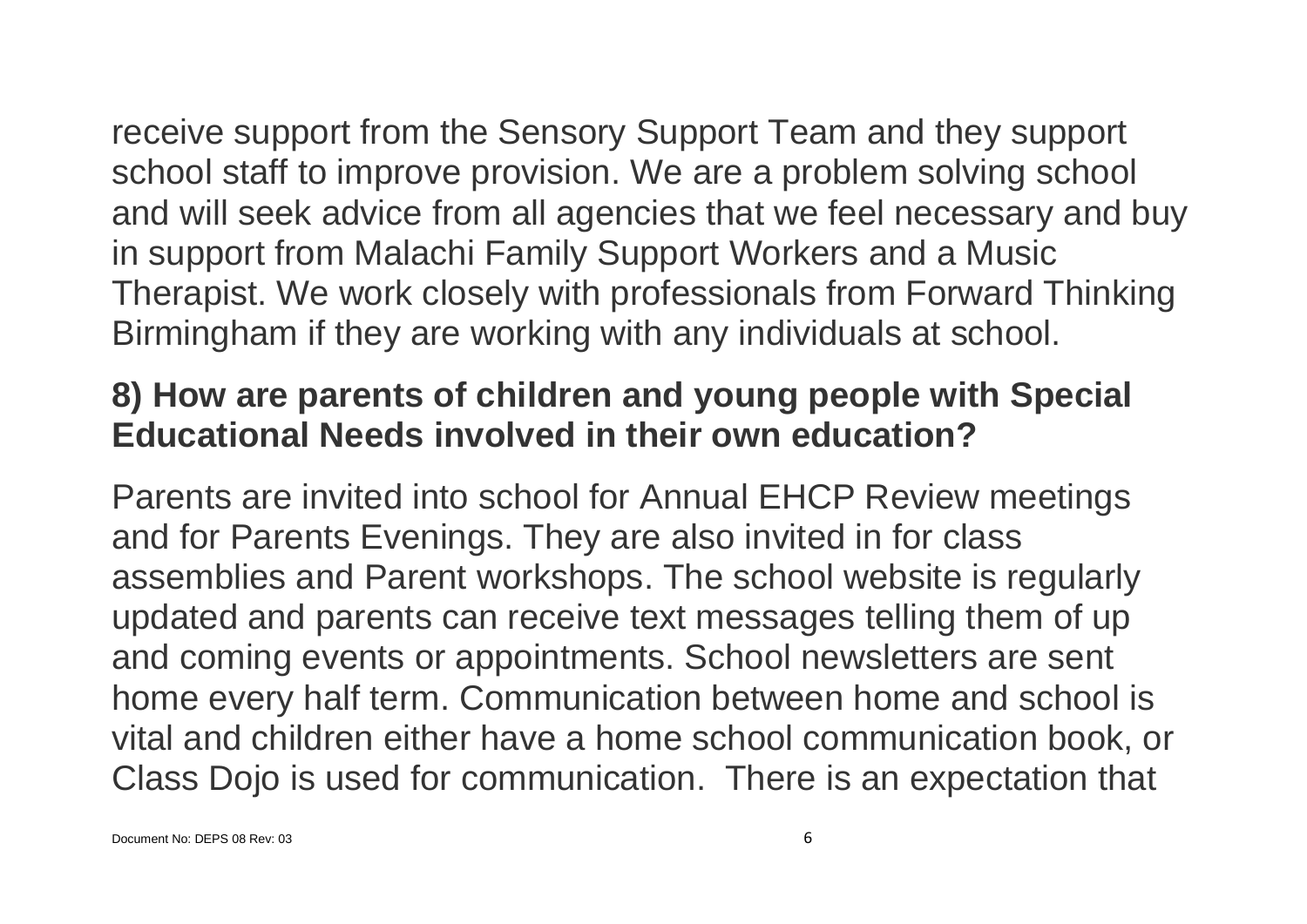the home school books will be written in at least once a week by the class staff, giving parents and carers an overview of the week with a personalised comment about something their child has enjoyed or excelled at. If Class Dojo is the main communication method then weekly private messages will be sent and class feeds will be updated daily.

#### **9) How are pupils with Special Educational Needs involved in their own education?**

All children in school provide their views for their annual review and they are invited to attend their review meeting, if it is appropriate. We have a School Council, which meets regularly to discuss school matters and to help make some decisions about school improvement. The School Council members are voted for by their class peers. We also have a Rights Respecting Rangers group, which focuses on the rights of a child, as suggested through the UNICEF Rights Respecting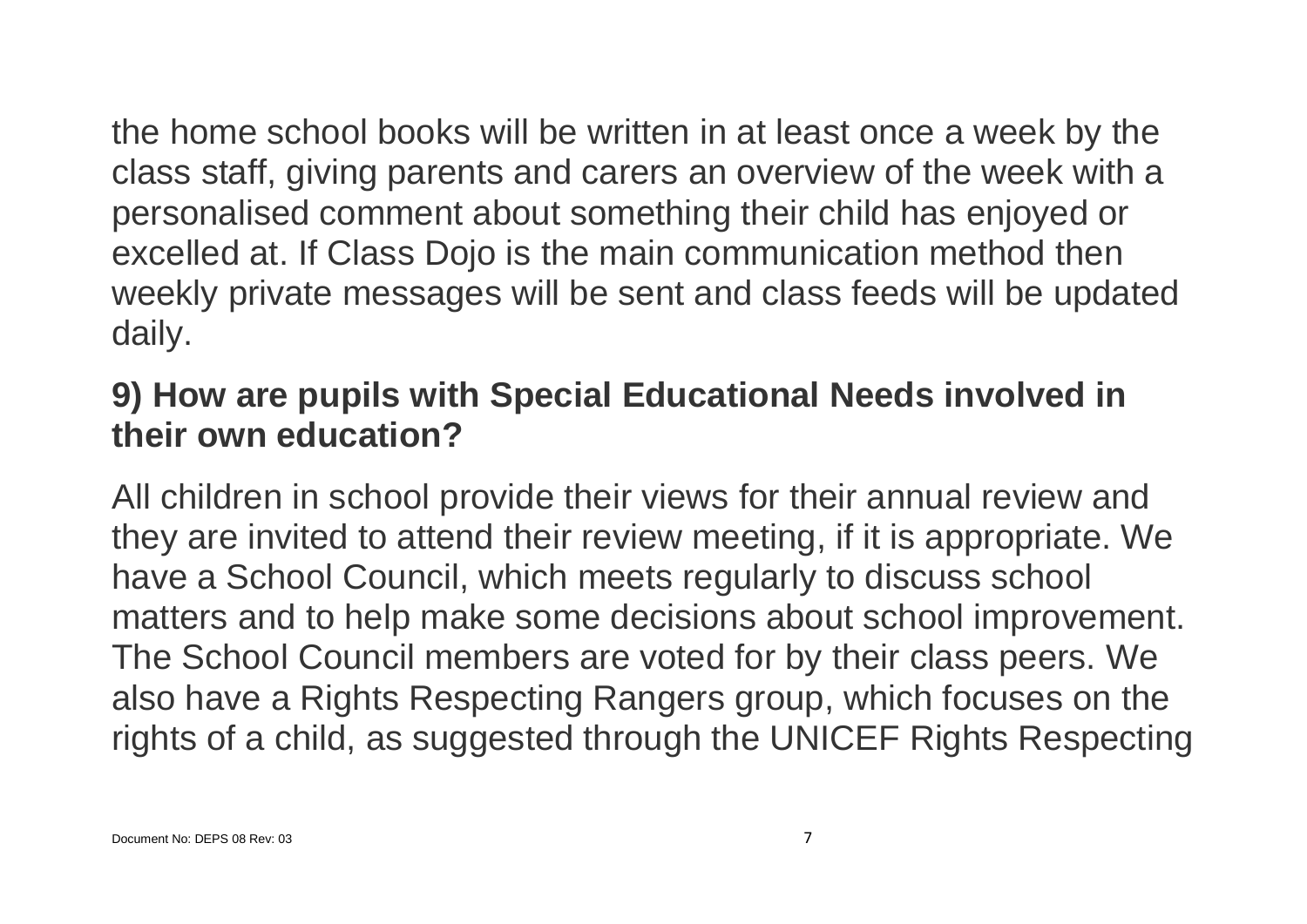Schools Award. There is an annual questionnaire that finds out pupils' views about school and how safe they feel at school.

#### **10) If a parent or a child with SEND has a complaint about the school, how does the governing body deal with the complaint?**

Parents are encouraged to contact the school in the first instance and speak to the Head Teacher. If required the complaint is then referred to the Chair of Governors following the schools Complaints Procedure.

#### **11) How does the Governing body involve other people in meeting the needs of pupils with special educational needs including support for their families?**

The Governing body are committed to supporting children and their families both in school and in their home environment.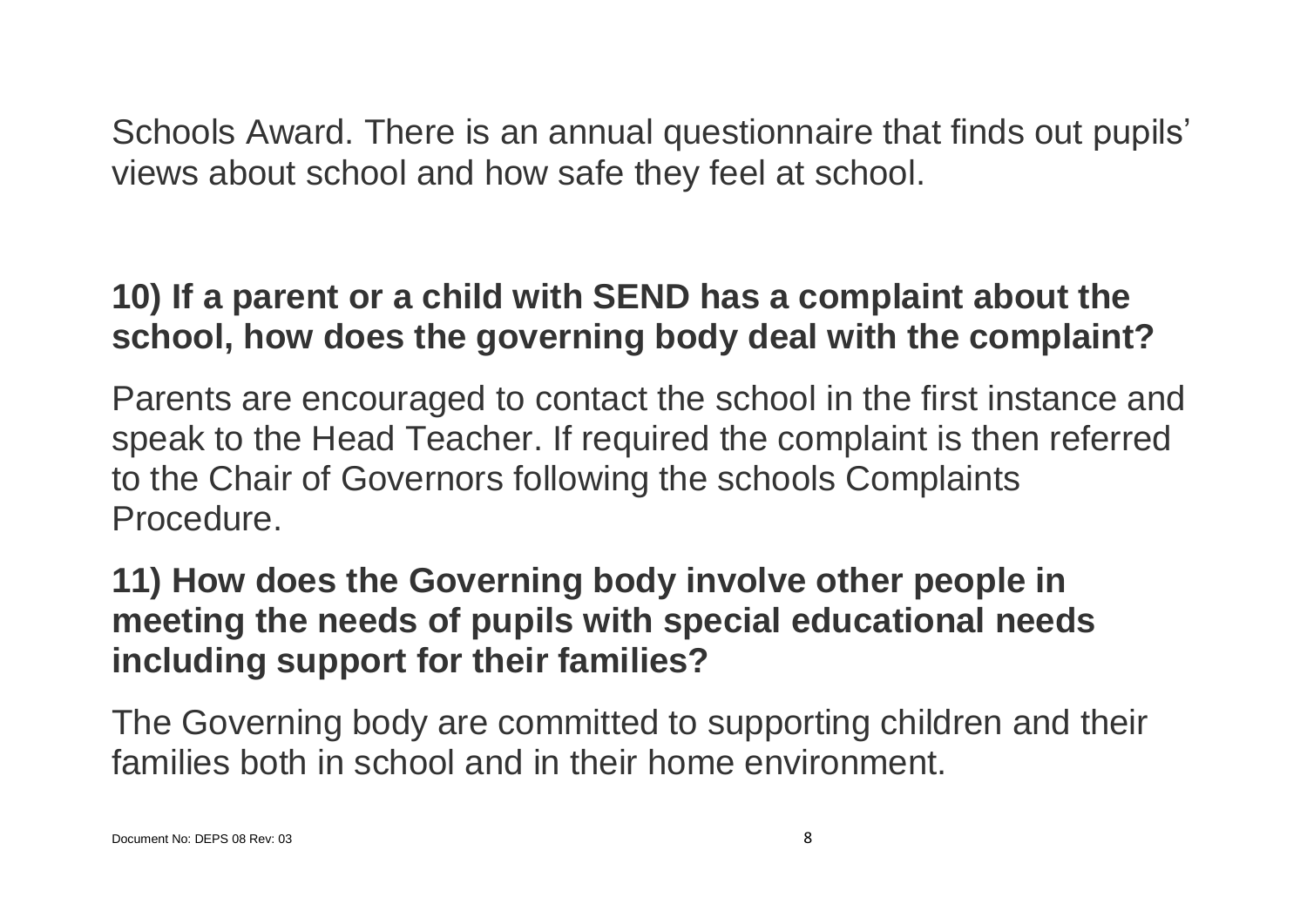We run regular parent workshops to develop the relationships between home and school. We have a parent liaison group, who meet to discuss policies and to improve practices such as home school communication.

#### **12) Who are the support services that can help parents with pupils who have special educational needs?**

SENDIASS, formally Parent Partnership, support parents, offer advice and can help to organise school visits and they can be contacted on 0121 303 5004. SENAR are the department within the Local Authority who manage the assessment process, they can be contacted on (0121 303 0824). If parents require further support or advice then we can suggest other agencies, such as Autism West Midlands or Children's Information and Advice Service.

#### **13) How does the school support pupils with SEND through Transition?**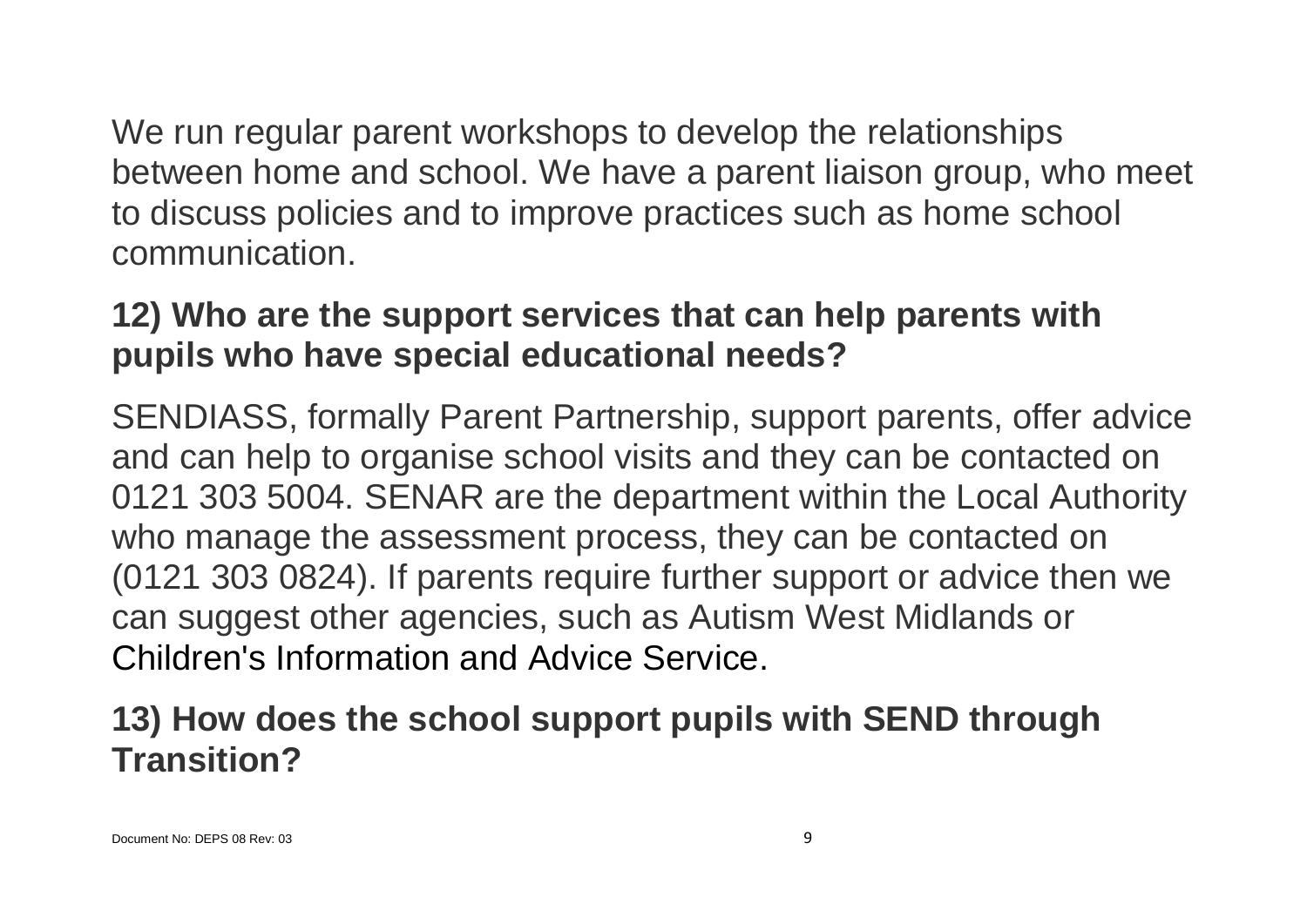All pupils will be given the opportunity to come into school to meet their teacher and see their classroom before they start school. They will receive a transition booklet, which contains photos of the school and staff. Transition is planned on an individual basis and is suited to meet the needs of the individual child. Most of our children start school in the September and before they start parents will be invited into school to attend a transition evening, where they will find out more about school policies and procedures.

Planning transition to secondary school starts in the Spring Term of Year 5. Parents will be invited into school and will be given the opportunity to meet staff from the main secondary schools that our pupils attend. Once secondary school placements are confirmed we will work with the child's next school to provide the right transition package for each child.